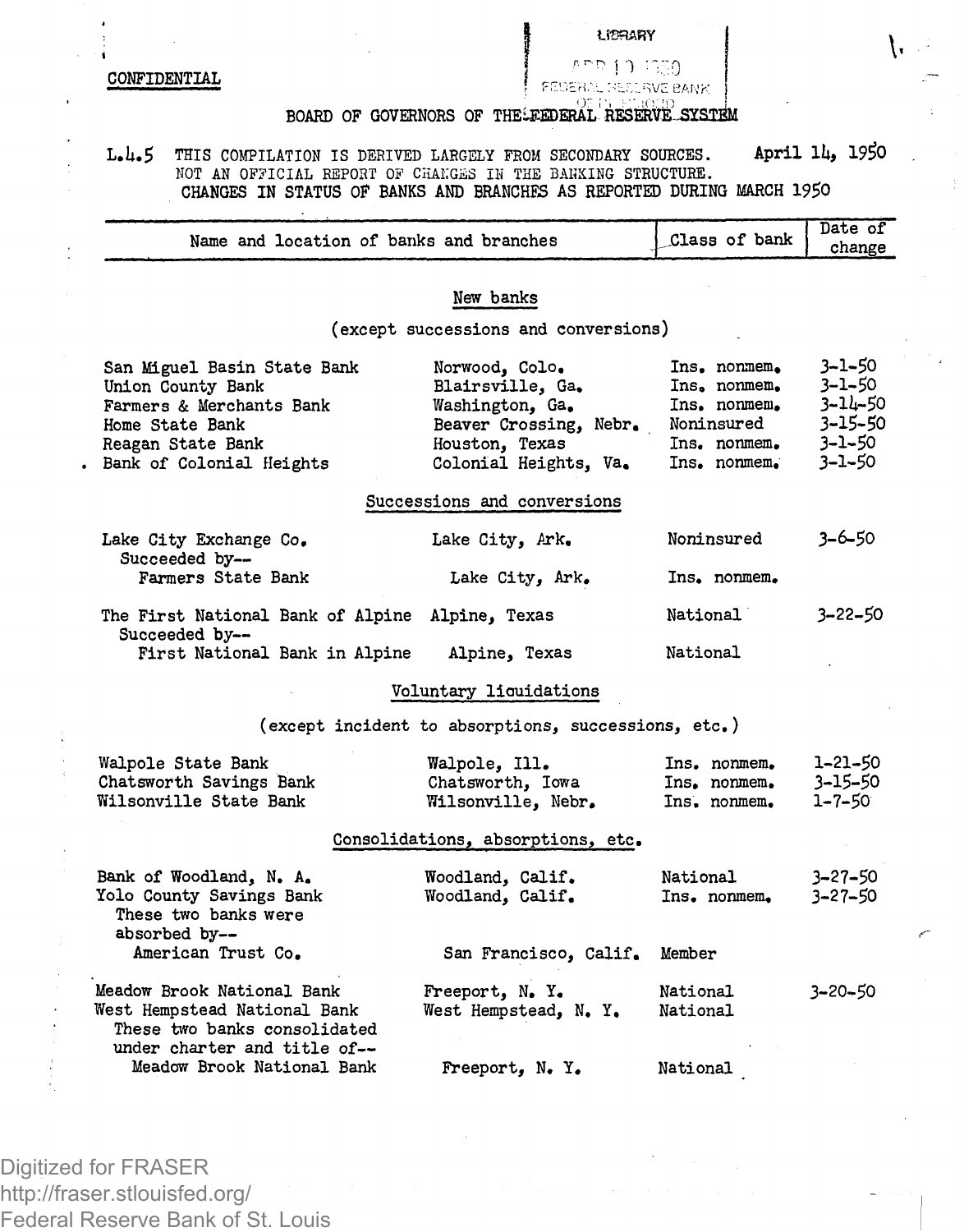|                                                                                                                | Name and location of banks and branches                                                       | Class of bank | Date of<br>change |
|----------------------------------------------------------------------------------------------------------------|-----------------------------------------------------------------------------------------------|---------------|-------------------|
|                                                                                                                | Consolidations, absorptions, etc. - Cont'd                                                    |               |                   |
| Bank of China Grove                                                                                            | China Grove, N. C.                                                                            | Ins. nonmem.  | 3-27-50           |
| Absorbed by--<br>Scottish Bank                                                                                 | Lumberton, N. C.                                                                              | Ins. nonmem.  |                   |
| Turtle Creek Bank & Trust Co.<br>Absorbed by--                                                                 | Turtle Creek, Pa.                                                                             | Member        | 3-27-50           |
|                                                                                                                | Mellon National Bank & Trust Co. Pittsburgh, Pa.                                              | National      |                   |
|                                                                                                                | Withdrawal of State bank from Federal Reserve Membership                                      |               |                   |
| Pee Dee State Bank                                                                                             | Timmonsville, S. C.                                                                           | Ins. cont'd   | 3-13-50           |
|                                                                                                                | Changes in name or location                                                                   |               |                   |
| Allapattah State Bank<br>Name changed to --<br>Central Bank & Trust Co.                                        | Miami, Fla,                                                                                   | Ins. nonmem.  | 2-15-50           |
| Liberty National Bank<br>Name changed to --<br>Liberty National Bank & Tr. Co.                                 | Oklahoma City, Okla.                                                                          | National      | 3–1–50            |
| Texas State Bank,<br>Name changed to--<br>Texas Bank & Trust Co.                                               | Jacksonville, Texas                                                                           | Ins. nonmem.  | 2-20-50           |
| Teutonia Avenue State Bank<br>Name changed to--<br>Teutonia Bank                                               | Milwaukee, Wis.                                                                               | Member        | 3–15–50           |
|                                                                                                                | Branches established                                                                          |               |                   |
|                                                                                                                | (excluding offices at military reservations but in-<br>cluding banks converted into branches) |               |                   |
| Security-First National Bank<br>Maywood Branch<br>(De novo)                                                    | Los Angeles, Calif.<br>5953 Atlantic Blvd.<br>Maywood, Calif.                                 | National      | 3-20-50           |
| American Trust Co.<br>Woodland office<br>(Formerly Bank of Woodland,<br>N.A., and Yolo County<br>Savings Bank) | San Francisco, Calif.<br>435 Main Street<br>. Woodland, Calif.                                | Member        | 3-27-50           |
| Hartford National Bank & Tr. Co.<br>Northwest Branch                                                           | Hartford, Conn.<br>L10 Homestead Ave.                                                         | National      | 3-2-50            |

**2 -**

 $\sim$ 

 $\sim$ 

 $\epsilon$ 

 $\label{eq:1} \begin{array}{ll} \frac{1}{2} & \text{if } \alpha = \frac{1}{2} \end{array}$ **Children** Company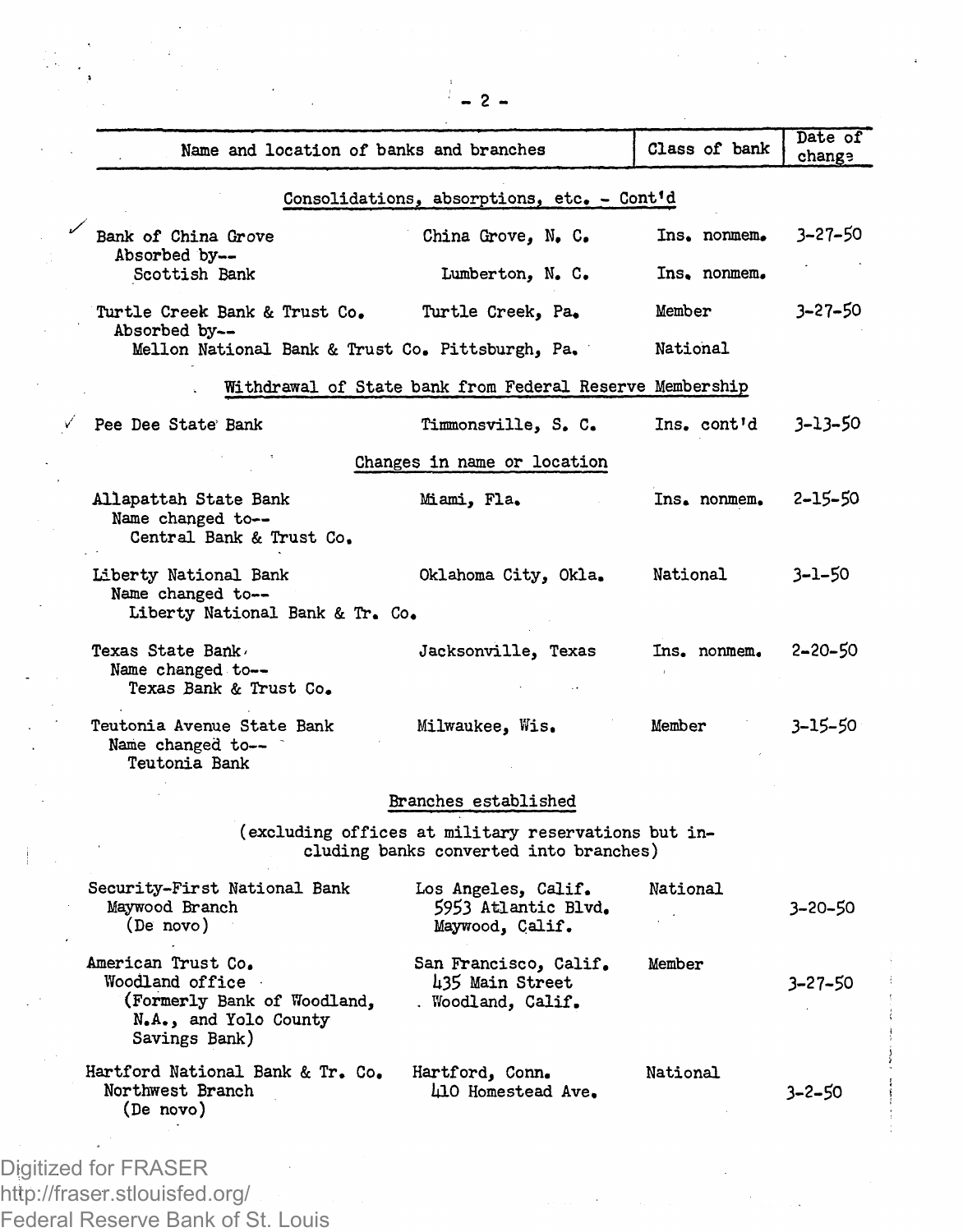|                                                               | Name and location of banks and branches                                                       | Class of bank | Date of<br>change |
|---------------------------------------------------------------|-----------------------------------------------------------------------------------------------|---------------|-------------------|
|                                                               | Branches established - Cont'd                                                                 |               |                   |
|                                                               | (excluding offices at military reservations but in-<br>cluding banks converted into branches) |               |                   |
| New Haven Savings Bank<br>West Haven Branch<br>(De novo)      | New Haven, Conn.<br>531 Campbell Avenue<br>West Haven, Conn.                                  | Noninsured    | 3-1-50            |
| American National Bank<br>38th & Keystone Branch<br>(De novo) | Indianapolis. Ind.<br>2428 East 38th Street                                                   | National      | 3-13-50           |
| Commercial National Bank<br>Uptown Branch<br>(De novo)        | Shreveport, La.<br>728 Milam Street                                                           | National      | 3-15-50           |
| Charlestown Savings Bank<br>Summer Street Branch<br>(De novo) | Boston, Mass.<br>61 Summer Street                                                             | Noninsured    | 3-23-50           |
| First National Bank<br>Kneeland Street Office<br>(De novo)    | Boston, Mass.<br>15 Kneeland Street                                                           | National      | 3-15-50           |
| Union Savings Bank<br>Franklin Street Branch<br>(De novo)     | Boston, Mass.<br>69 Franklin Street                                                           | Noninsured    | · 3–7–50          |
| Commonwealth Bank<br>Harper-Grayton Branch<br>(De novo)       | Detroit, Mich.<br>16850 Harper Avenue                                                         | Member        | 3-9-50            |
| Community National Bank<br>Huron Street Branch<br>(De novo)   | Pontiac, Mich.<br>West Huron Street<br>at Tilden Avenue                                       | National      | 3-1-50            |
| Boardwalk National Bank<br>Margate Office<br>(De novo)        | Atlantic.City, N. J.<br>Granville & Atlantic Aves.<br>Margate City, N. J.                     | National      | 3-6-50            |
| Brooklyn Trust Co.<br>Kew Gardens Office<br>(De novo)         | Brooklyn, N. Y.<br>116-22 Queens Blvd.<br>Kew Gardens, N. J.                                  | Member        | $2 - 24 - 50$     |
| Franklin National Bank<br>Elmont Office<br>(De novo)          | Franklin Souare, N. Y. National<br>481 Hempstead Turnpike<br>Elmont, N.Y.                     |               | $3 - 4 - 50$      |

Á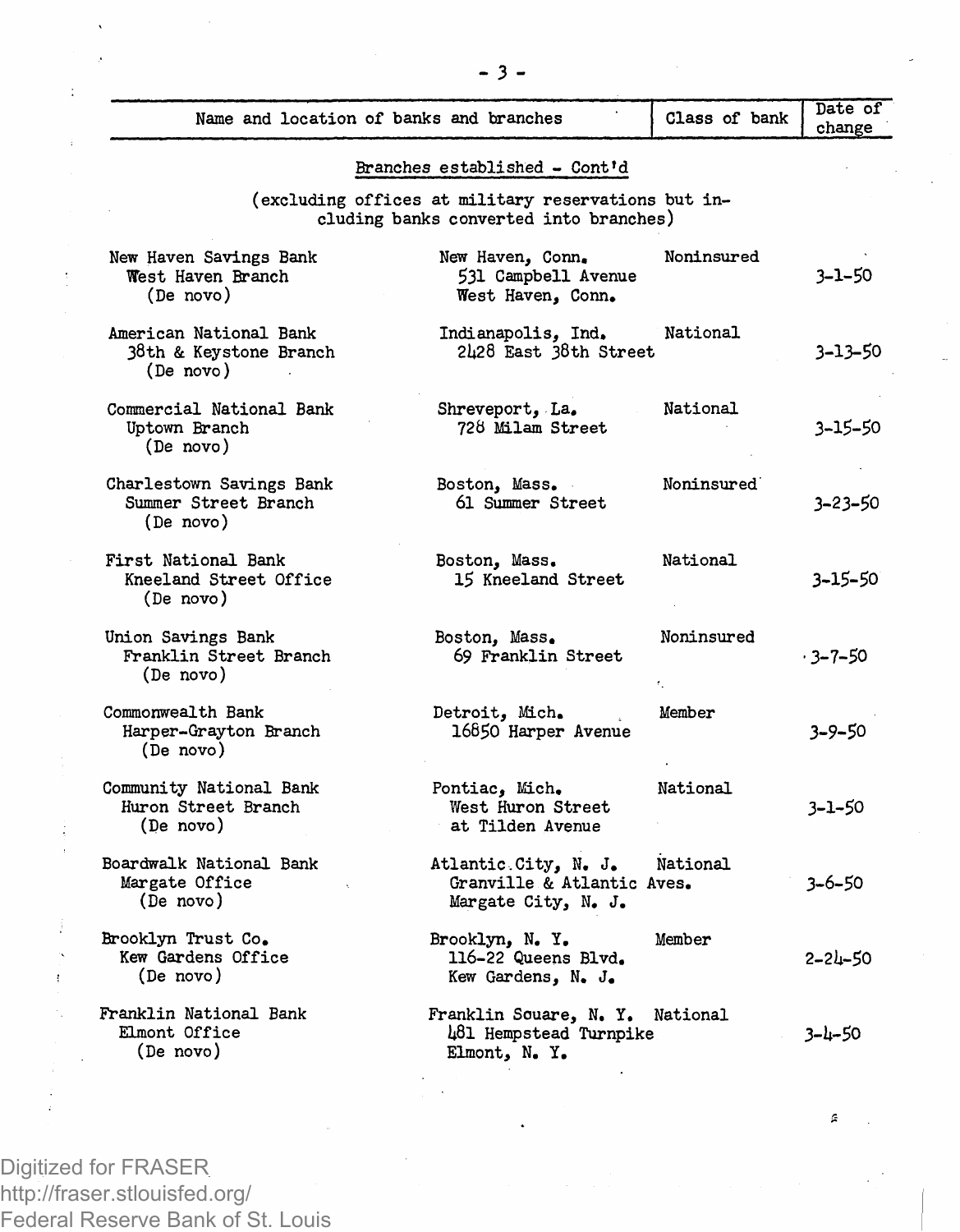| Branches established - Cont'd                                                                                                                                                 |         |
|-------------------------------------------------------------------------------------------------------------------------------------------------------------------------------|---------|
| (excluding offices at military reservations but in-<br>cluding banks converted into branches)                                                                                 |         |
| National<br>Meadow Brook National Bank<br>Freeport, N.Y.<br>West Hempstead, N. Y.<br>West Hempstead Office<br>(Formerly West Hempstead<br>National Bank)                      | 3-20-50 |
| Member<br>Charlotte, N. C.<br>American Trust Co.<br>North Tryon Street Branch<br>Charlotte, N. C.<br>(De novo)                                                                | 3-15-50 |
| Scottish Bank<br>Ins, nonmem,<br>Lumberton, N. C.<br>China Grove Branch<br>China Grove, N. C.<br>(Formerly Bank of China Grove)                                               | 3-27-50 |
| Ins. nonmem.<br>/ Security Bank & Trust Co.<br>Salisbury, N. C.<br>Kannapolis Branch<br>Ridge & Jackson Aves.<br>(De novo)<br>Kannapolis, N. C.                               | 3-6-50  |
| Bank of Wendell<br>Wendell, N. C.<br>Ins. nonmem.<br>Knightdale Branch<br>Knightdale, N. C.<br>(De novo)                                                                      | 3-17-50 |
| Wachovia Bank & Trust Co.<br>Winston-Salem, N. C.<br>Member<br>West End Branch<br>Winston-Salem, N. C.<br>(De novo)                                                           | 3-21-50 |
| Mellon National Bank & Trust Co.<br>National<br>Pittsburgh, Pa.<br>Turtle Creek Branch<br>421 Penn Avenue<br>(Formerly Turtle Creek Bank<br>Turtle Creek, Pa.<br>& Trust Co.) | 3–27–50 |
| Carter County Bank<br>Elizabethton, Tenn.<br>Ins, nonmem.<br>Roan Mountain Branch<br>Roan Mountain, Tenn.<br>(De novo)                                                        | 3-18-50 |
| National Bank of Commerce<br>Seattle, Wash.<br>National<br>First-South Stacy Branch<br>First Avenue South<br>(De novo)<br>& Stacy Street                                      | 3-7-50  |
| Branches or offices established at military reservations                                                                                                                      |         |
| (including "banking facilities" provided through arrangements<br>made by Treasury Department)                                                                                 |         |
| Bay National Bank<br>Panama City, Fla.<br>National<br>Tyndall Air Force Base<br>Panama City, Fla.                                                                             | 3-1-50  |
| First National Bank of The Black Hills Rapid City, S. D.<br>National<br>Rapid City Air Force Base<br>Rapid City, S. D.                                                        | 3-1-50  |

 $\sum_{i=1}^n \frac{1}{i}$ 

 $\begin{array}{c} \mathbf{1} & \mathbf{1} \\ \mathbf{2} & \mathbf{1} \\ \mathbf{3} & \mathbf{1} \end{array}$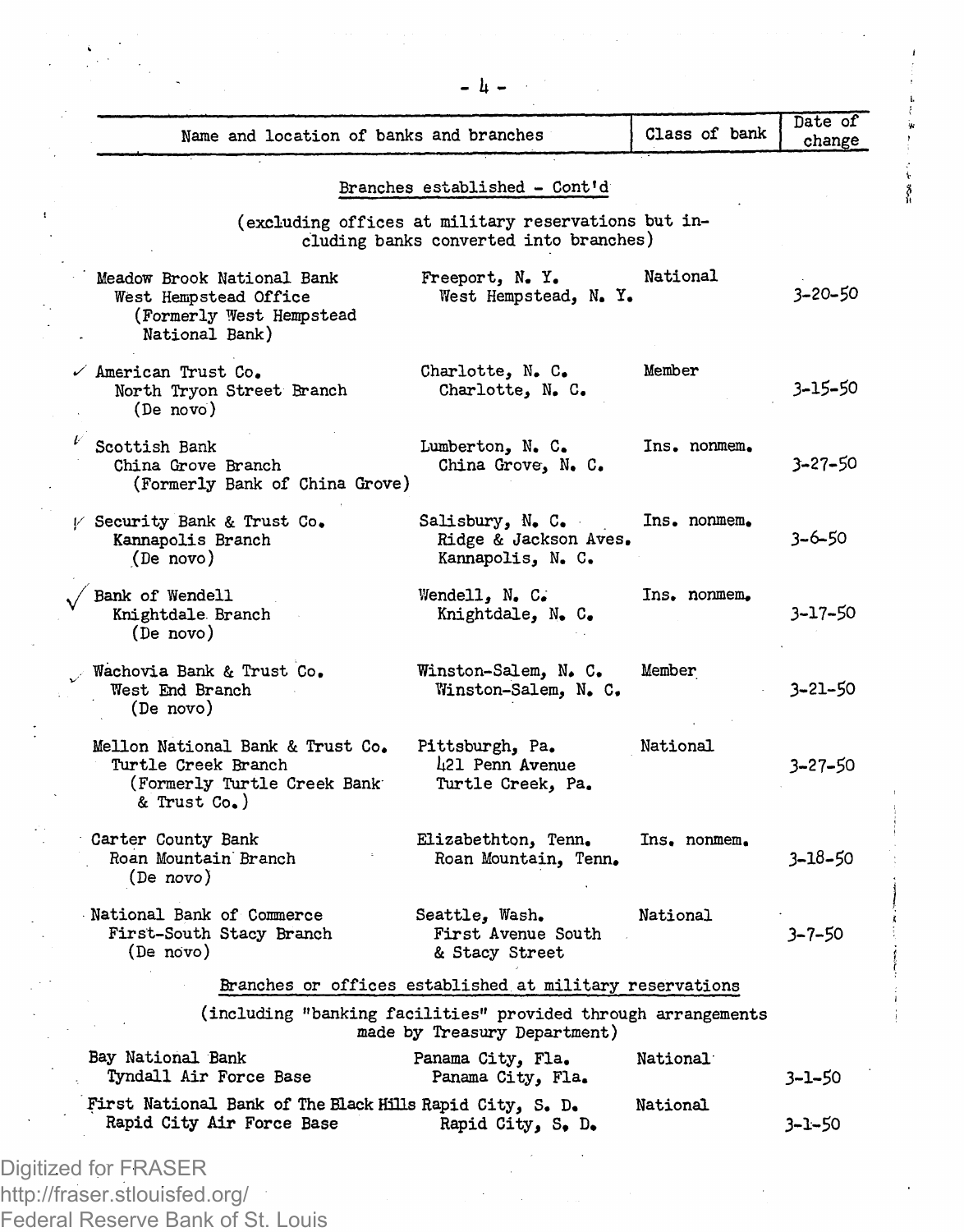| Name and location of banks and branches                                                                                     |                                                                                                                                                       | Class of bank | Date of<br>change |
|-----------------------------------------------------------------------------------------------------------------------------|-------------------------------------------------------------------------------------------------------------------------------------------------------|---------------|-------------------|
|                                                                                                                             | Branches discontinued                                                                                                                                 |               |                   |
| Colonial Trust Co.<br>Morris Plan Office                                                                                    | Waterbury, Conn.<br>166 Grand Street                                                                                                                  | Member        | 12-1-49           |
| City Bank Farmers Trust Co.<br>42nd Street Branch                                                                           | New York, N.Y.<br>17 East 42nd Street                                                                                                                 | Member        | 1-27-50           |
| State Trust Co.<br>Fourth Avenue Branch                                                                                     | Hendersonville, N. C.<br>126 Fourth Avenue                                                                                                            | Ins. nonmem.  | 10-15-49          |
|                                                                                                                             | Changes in name or location of branches                                                                                                               |               |                   |
| Security-First National Bank<br>Santa Ana Branch<br>Moved from<br>Moved to                                                  | Los Angeles, Calif.<br>Santa Ana, Calif.<br>102 East Fourth St.<br>301 North Main St.                                                                 | National      | 3-27-50           |
| Bank of America, N. T. & S. A.<br>Atlantic-Whittier Blvd. Branch<br>Moved from<br>Moved to                                  | San Francisco, Calif.<br>Los Angeles, Calif.<br>5202 Whittier Blvd.<br>941 Atlantic Blvd.                                                             | National      | 3–20–50           |
| Western-Santa Barbara Branch<br>Moved from<br>Moved to                                                                      | Los Angeles, Calif.<br>1677 Santa Barbara Ave.<br>1729 West Santa Barbara Ave.                                                                        |               | $3 - 27 - 50$     |
| Monterey Park Branch<br>Moved from<br>Moved to                                                                              | Monterey Park, Calif.<br>100 West Garvey St.<br>110 West Garvey St.<br>Palm Springs, Calif.<br>129 North Palm Canyon Dr.<br>150 North Palm Canyon Dr. |               | 3-13-50           |
| Palm Springs Branch<br>Moved from<br>Moved to                                                                               |                                                                                                                                                       |               | 3-13-50           |
| Allen-Colorado Branch<br>Moved from<br>Moved to                                                                             | Pasadena, Calif.<br>1767 East Colorado St.<br>1687 East Colorado St.                                                                                  |               | 3-6-50            |
| North Park Branch<br>Moved from<br>Moved to                                                                                 | San Diego, Calif.<br>2897 University Avenue<br>3933 Thirtieth Street                                                                                  |               | 3-27-50           |
| Citizens & Southern National Bank<br>Broughton Street Branch<br>Moved from<br>Moved to<br>and renamed--<br>West Side Branch | Savannah, Ga.<br>20 Broughton St., West<br>2201 West Bay Street                                                                                       | National      | 3–20–50           |